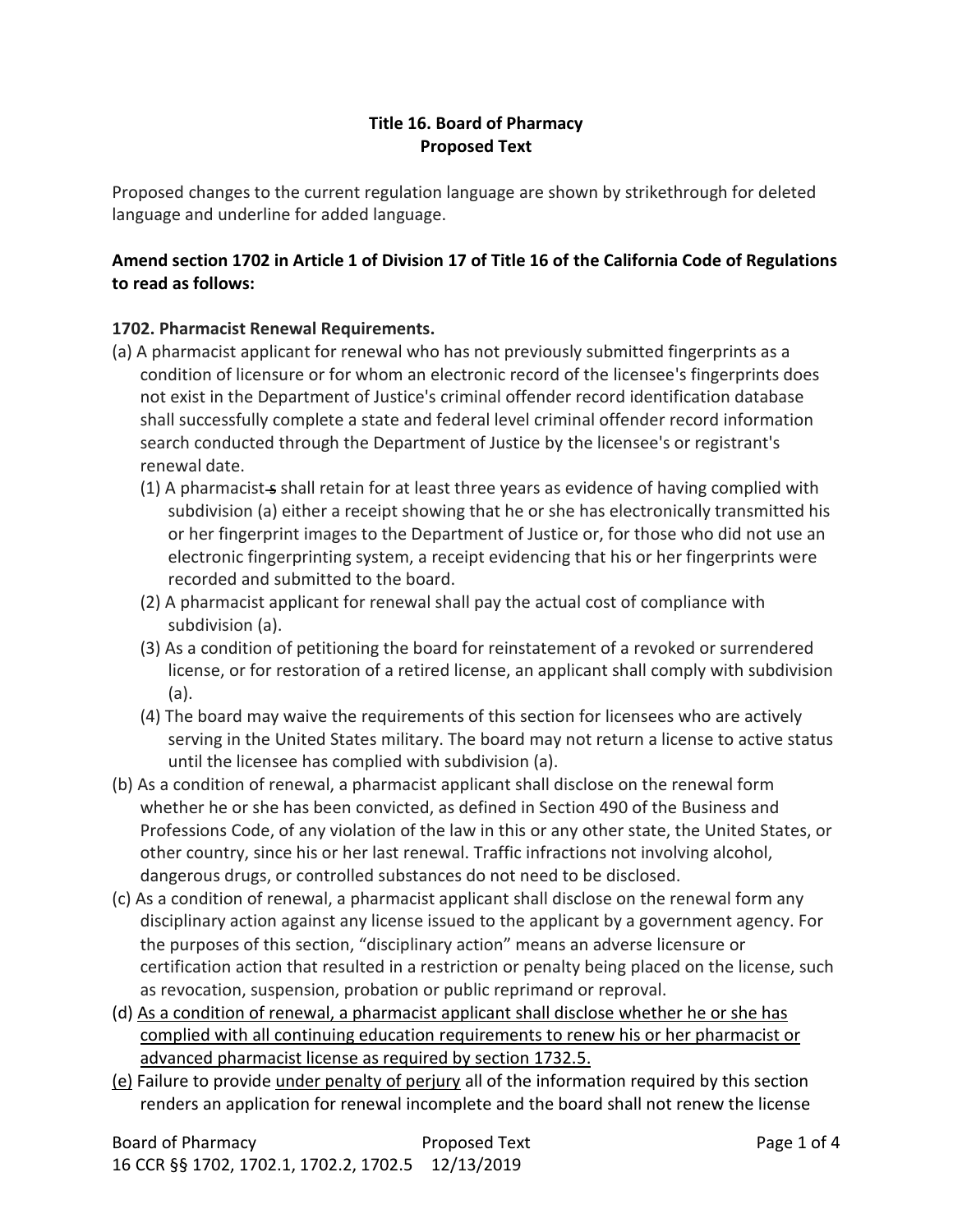and shall issue the applicant an inactive pharmacist license. An inactive pharmacist license issued pursuant to this section may only be reactivated after compliance is confirmed for all licensure renewal requirements.

Note: Authority cited: Sections 4001.1 and 4005, Business and Professions Code. Reference: Sections 141, 490, 4036, 4200.5, 4207, 4231, 4300, 4301, 4301.5, 4311 and 4400, Business and Professions Code; and Sections 11105(b)(10) and 11105(e), Penal Code.

# **Amend section 1702.1 in Article 1 of Division 17 of Title 16 of the California Code of Regulations to read as follows:**

## **1702.1. Pharmacy Technician Renewal Requirements for Individual Licensees Other Than Pharmacists.**

This section applies to the renewal of any license held by an individual licensee, other than an individual licensed as a pharmacist or an advanced practice pharmacist.

- (a) A licensee pharmacy technician applying icant for renewal who has not previously submitted fingerprints as a condition of licensure or for whom an electronic record of the licensee's fingerprints does not exist in the Department of Justice's criminal offender record identification database shall successfully complete a state and federal level criminal offender record information search conducted through the Department of Justice by the licensee's or registrant's renewal date that occurs on or after January 1, 2018.
	- (1) The licensee  $A$  pharmacy technician shall retain for at least three years as evidence of having complied with subdivision (a) either a receipt showing that he or she has electronically transmitted his or her fingerprint images to the Department of Justice or, for those who did not use an electronic fingerprinting system, a receipt evidencing that his or her fingerprints were recorded and submitted to the board.
	- (2) The licensee A pharmacy technician applicant for renewal shall pay the actual cost of compliance with subdivision (a).
	- (3) As a condition of petitioning the board for reinstatement of a revoked or surrendered license an applicant shall comply with subdivision (a).
	- (4) The board may waive the requirements of this section for licensees who are actively serving in the United States military. The board may not return a license to active status until the licensee has complied with subdivision (a).
- (b) As a condition of renewal, a pharmacy technician applicant the licensee shall disclose on the renewal form whether he or she has been convicted, as defined in Section 490 of the Business and Professions Code, of any violation of the law in this or any other state, the United States, or other country, since his or her last renewal. Traffic infractions not involving alcohol, dangerous drugs, or controlled substances do not need to be disclosed.
- (c) As a condition of renewal, a pharmacy technician applicant the licensee shall disclose on the renewal form any disciplinary action against any license issued to the applicant by a government agency. For the purposes of this section, "disciplinary action" means an adverse licensure or certification action that resulted in a restriction or penalty against the license or certification such as revocation, suspension, probation or public reprimand or reproval.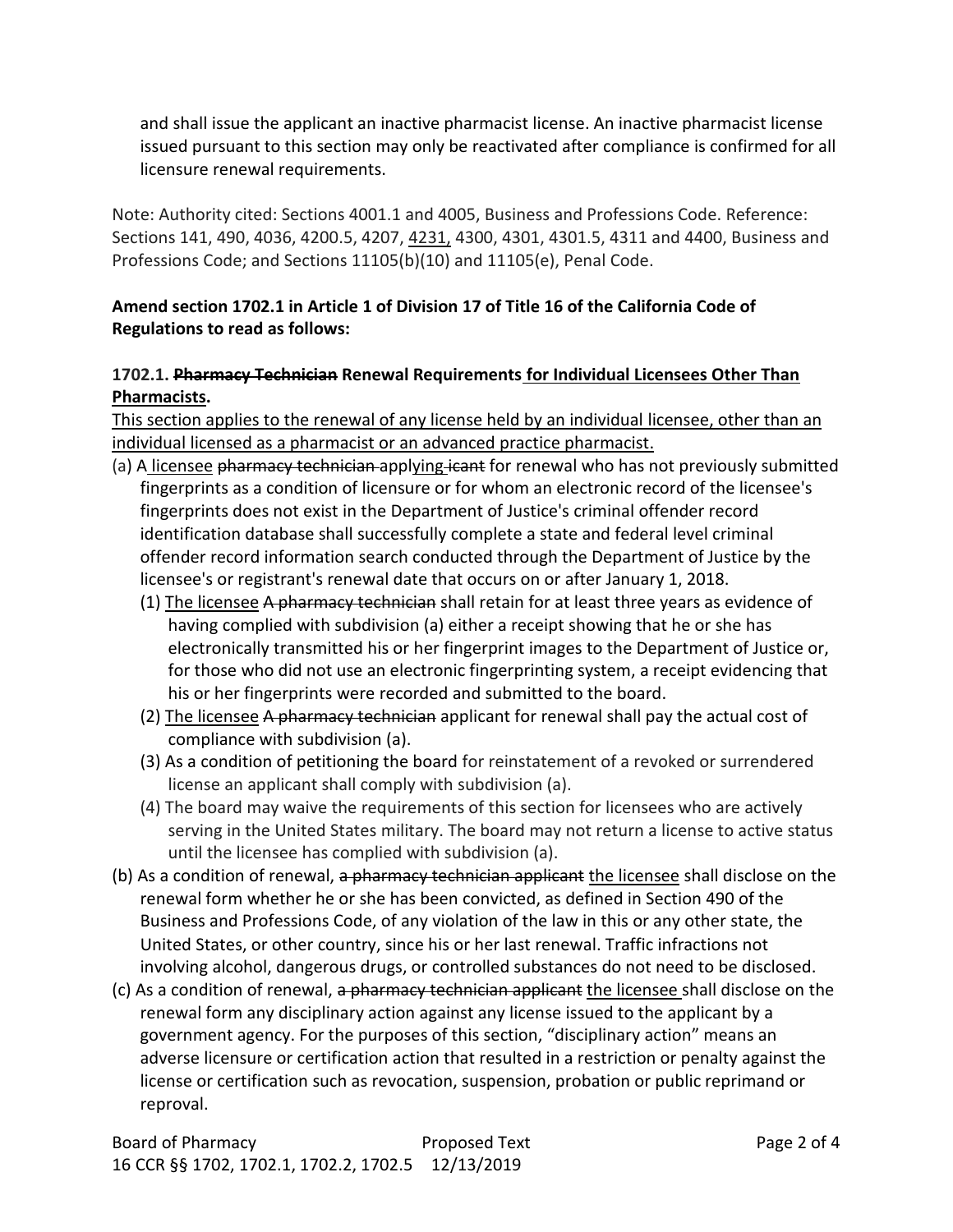(d) Failure to provide under penalty of perjury all of the information required by this section renders an application for renewal incomplete and the board shall not renew the license until the licensee demonstrates compliance with all requirements.

Note: Authority cited: Sections 4001.1 and 4005, Business and Professions Code. Reference: Sections 141, 490, 4022.5, 4022.6, 4022.7, 4032, 4038, 4053, 4115, 4202, 4202.5, 4207, 4300, 4301 and 4400, Business and Professions Code; and Sections 11105(b)(10) and 11105(e), Penal Code.

## **Repeal section 1702.2 in Article 1 of Division 17 of Title 16 of the California Code of Regulations.**

#### **1702.2. Designated Representative Renewal Requirements.**

- (a) A designated representative applicant for renewal who has not previously submitted fingerprints as a condition of licensure or for whom an electronic record of the licensee's fingerprints does not exist in the Department of Justice's criminal offender record identification database shall successfully complete a state and federal level criminal offender record information search conducted through the Department of Justice by the licensee's or registrant's renewal date that occurs on or after January 1, 2018.
	- (1) A designated representative shall retain for at least three years as evidence of having complied with subdivision (a) either a receipt showing that he or she has electronically transmitted his or her fingerprint images to the Department of Justice or, for those who did not use an electronic fingerprinting system, a receipt evidencing that his or her fingerprints were recorded and submitted to the board.
	- (2) A designated representative applicant for renewal shall pay the actual cost of compliance with subdivision (a).
	- (3) As a condition of petitioning the board for reinstatement of a revoked or surrendered license an applicant shall comply with subdivision (a).
	- (4) The board may waive the requirements of this section for licensees who are actively serving in the United States military. The board may not return a license to active status until the licensee has complied with subdivision (a).
- (b) As a condition of renewal, a designated representative applicant shall disclose on the renewal form whether he or she has been convicted, as defined in Section 490 of the Business and Professions Code, of any violation of the law in this or any other state, the United States, or other country, since his or her last renewal. Traffic infractions not involving alcohol, dangerous drugs, or controlled substances do not need to be disclosed.
- (c) As a condition of renewal, a designated representative applicant shall disclose on the renewal form any disciplinary action against any license issued to the applicant by a government agency. For the purposes of this section, "disciplinary action" means an adverse licensure or certification action that resulted in a restriction or penalty against the license or certification such as revocation, suspension, probation or public reprimand or reproval.